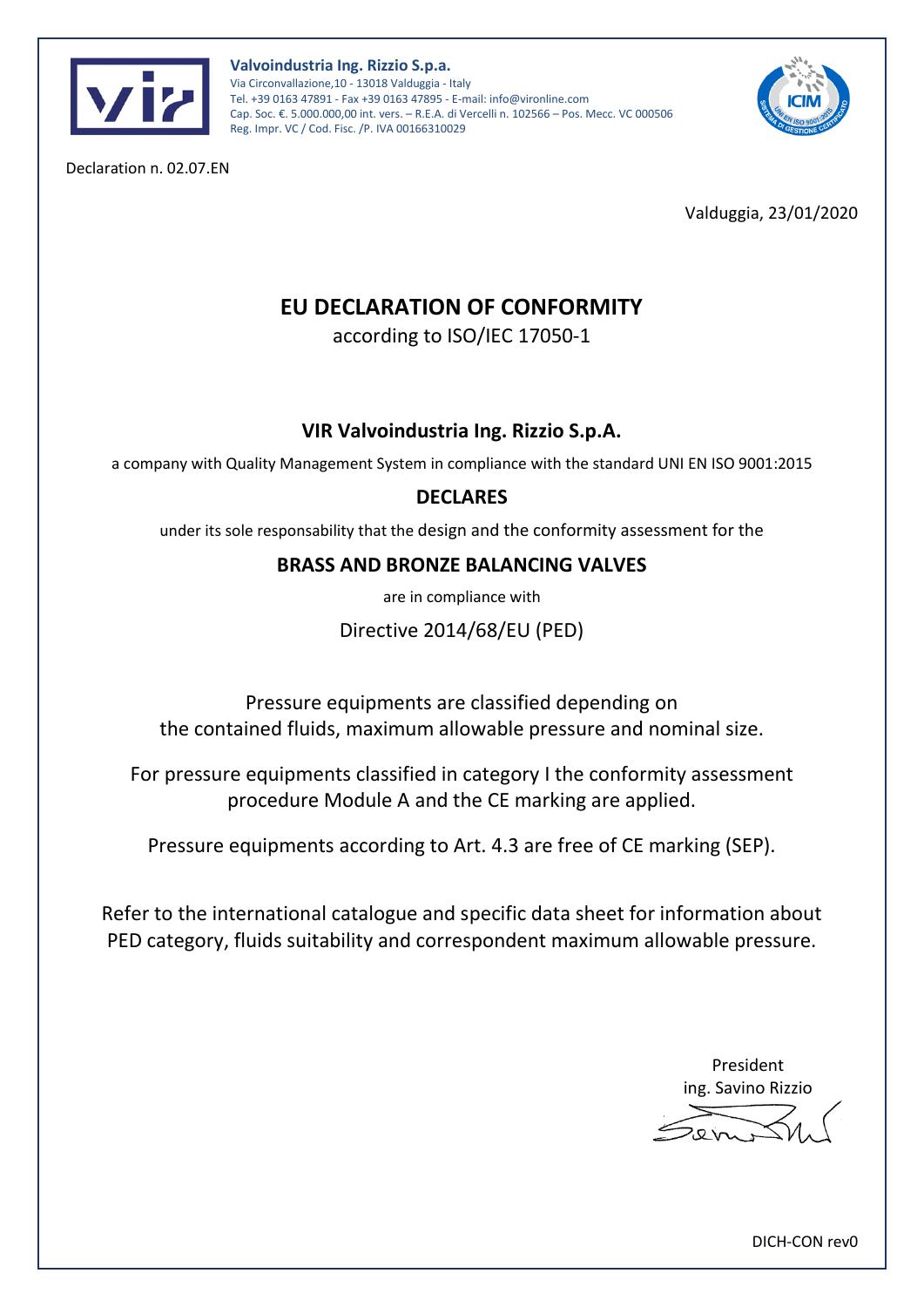



Declaration n. 02.01.01.EN

Valduggia, 26/01/2021

# **EU DECLARATION OF CONFORMITY**

according to ISO/IEC 17050-1

### **VIR Valvoindustria Ing. Rizzio S.p.A.**

a company with Quality Management System in compliance with the standard UNI EN ISO 9001:2015

#### **DECLARES**

under its sole responsibility that the design and the conformity assessment for the

#### **Fig. 9555P**

### **Variabile Orifice Cast Iron Double Regulating Valve**

nominal size for piping (DN)  $40 \div 400$ 

maximum allowable pressure (PS) 16bar

suitable for liquid water between -10°C and +110°C

*(Ethylene glycol and propylene glycol mixtures up to 50% may be used)*

are in compliance with

Directive 2014/68/EU (PED)

free of CE marking (SEP) according to Art. 4.3 for DN  $\leq$  300

classified in Cat. I and CE marked for DN ≥ 350

not suitable for liquids group 1, gases group 1 and 2

President ing. Savino Rizzio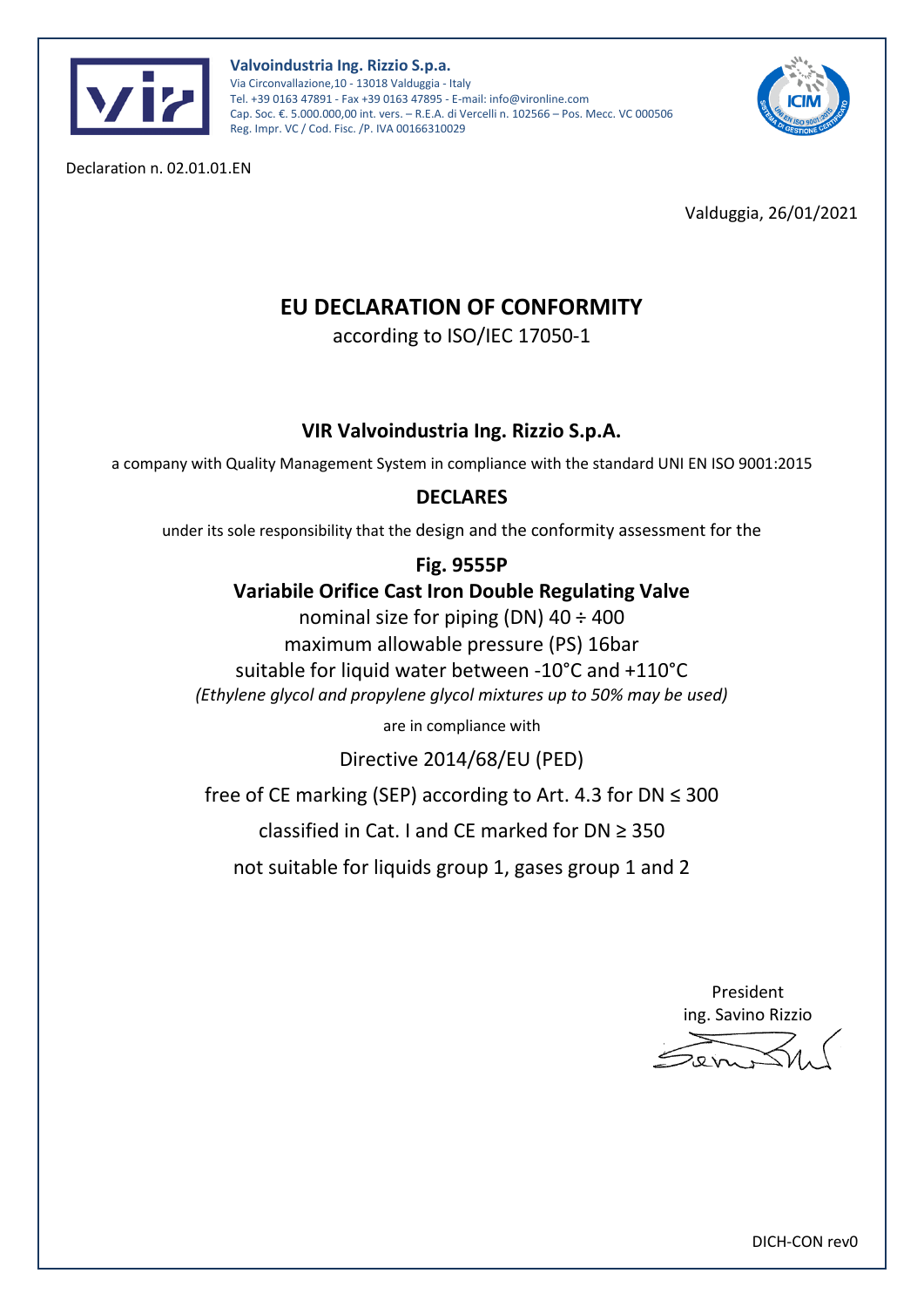



Declaration n. 02.05.EN

Valduggia, 23/01/2020

# **EU DECLARATION OF CONFORMITY**

according to ISO/IEC 17050-1

## **VIR Valvoindustria Ing. Rizzio S.p.A.**

a company with Quality Management System in compliance with the standard UNI EN ISO 9001:2015

## **DECLARES**

under its sole responsability that the design and the conformity assessment for the

### **BRASS AND BRONZE BALL VALVES**

are in compliance with

Directive 2014/68/EU (PED)

Pressure equipments are classified depending on the contained fluids, maximum allowable pressure and nominal size.

For pressure equipments classified in category I the conformity assessment procedure Module A and the CE marking are applied.

Pressure equipments according to Art. 4.3 are free of CE marking (SEP).

Refer to the international catalogue and specific data sheet for information about PED category, fluids suitability and correspondent maximum allowable pressure.

> President ing. Savino Rizzio

DICH-CON rev0